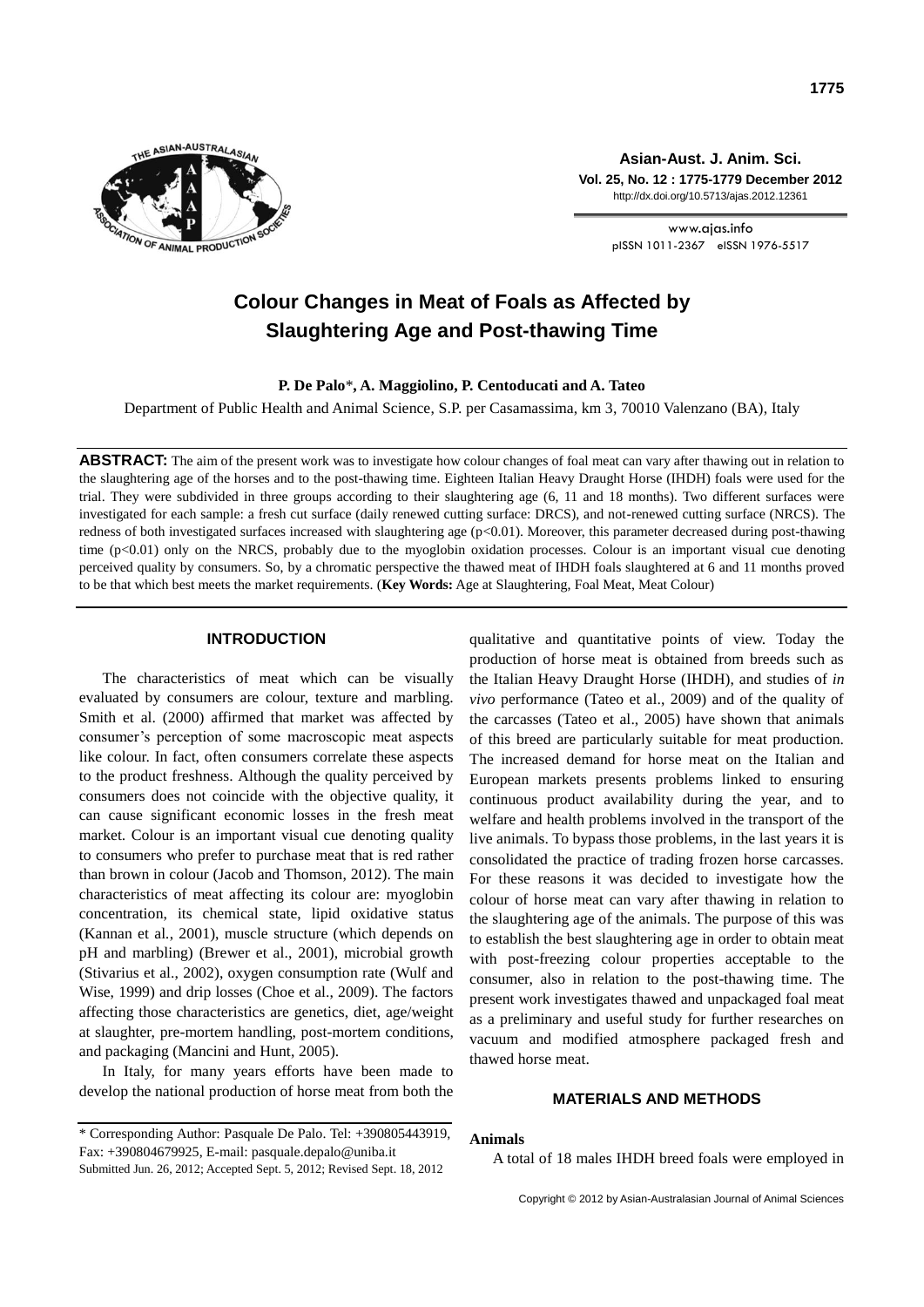the study. At birth they were randomly subdivided in 3 groups according to age at slaughtering: 6 mo old, 11 mo old and 18 mo old. The foals assumed colostrum and suckled naturally and, from their second day of life, they followed their dams to the grazing areas for almost 6 h/d. The foals were weaned at 4 mo old, and then were kept in 3 indoor stalls (one for each experimental group), with a surface area of  $6 \text{ m}^2$  per head. Each group received a ration subdivided in three daily meals. The composition of the feed administered was the same for all the experimental trial and it was composed with 35% of oat hay and 65% of commercial feed (rolled corn 33%, soybean meal 21%, wheat bran 17%, rolled barley 13.5%, rolled oats 13.5%, vitamin and mineral integration 2%.

## **Slaughtering and treatment of the samples**

The slaughtering operations were carried out in national slaughterhouses. After slaughtering the carcasses were kept in a chilling room at  $4^{\circ}$ C for 48 h. After this, samples of *Longissimus dorsi* (LD) muscle between 13th and 18th thoracic vertebra (about 500 g for each sample) were taken for analysis. These samples were held at  $4^{\circ}$ C during transport to the laboratory where, within two hours, samples were vacuum packaged and frozen at  $-20^{\circ}$ C for 30 d. Thawing was carried out at  $4^{\circ}$ C for 24 h. The samples were subsequently inserted in 5-cm long and 10-cm-diameter polyvinyl chloride (PVC) cylinders, in such a way that the muscular fibres ran parallel to the axis of the cylinder. On one side of the cylinder a fresh cut was made, which was not renewed. The non-renewed cut surface (NRCS) was aligned to the edge of the pipe. On the surface of the other side of the cylinder, a cut (1-cm tick) was repeated daily (daily renewed cut surface; DRCS) immediately before making the tests. To facilitate the cut, made with a sterile scalpel. The meat sample exceeded the edge of the cylinder by 5 cm on this side (Tateo et al., 2007).

# **Acidity, haematin concentration and instrumental colorimetry**

The pH values and instrumental colorimetry data were collected on for 4 d after thawing. The pH was measured with a portable pH meter provided with a puncture electrode (Forlab pH 710, Taranto, Italy). The colorimetric parameters were measured in triplicate, after turning the sample by  $90^\circ$ , in three different places, using a colorimeter (Minolta CR-300, Model CR-300, Minolta Co., Ltd, Osaka, Japan), with a 1 cm aperture, illuminant D65 and a  $2^{\circ}$ viewing angle. The colour was expressed with the CIE Lab according to CIE system, measuring colour coordinates: lightness  $(L^*)$ , redness  $(a^*)$  and yellowness  $(b^*)$ . The standard white plate used for calibration had  $L^* = 97.53$ , a<sup>\*</sup>  $= 0.13$ ,  $b^* = 1.43$ . The arithmetic mean of the nine recordings obtained was used for further statistical analysis. The coordinates a\* and b\* were used for the determination of the Chroma  $(C) = (a^2+b^2)^{1/2}$  as indicated by Mancini et al., (2004) and Little (1975).

The colorimetric parameters were measured daily, during four post-thawing days, both on the NRCS (one side of the PVC pipe) and the DRCS surface. The colorimetric parameters of the freshly cut surface were recorded 30 min after the cut to let blooming. Immediately after thawing, a 5 g piece of meat was used to determine the acid haematin concentration, according to the spectrophotometric method of Hornsey (1956).

#### **Statistical analysis**

The data obtained were submitted to analysis of variance employing the Statistical Analysis System (SAS) General Linear Model (GLM) procedure (1998) considering as independent variables the age at slaughtering, the postthawing days, and the binary interactions between these factors. For a comparison of the averages, it was used the post hoc Tukey's test for repeated measures (SAS, 1998). All the results reported are expressed as least square means and standard errors considering each post-thawing day as repeated measure.

## **RESULTS**

Lightness (L\*) values recorded on the NRCS surfaces (Table 1) of animals slaughtered at 6 mo at the 4th postthawing day were greater than older horses  $(p<0.05)$ . Redness (a\*), on NRCS surfaces tended to decrease in all slaughtering ages investigated. In younger animals a\* values at the day IV were lower than day I. In horses slaughtered at 11 mo a\* values decreased from the first to the third post-thawing day  $(p<0.01)$ . In older animals redness recorded at the first day showed higher values than at the following days  $(p<0.01)$ . Moreover, meat obtained from younger animals, on NRCS surfaces revealed a\* values lower than older animals at the first day  $(p<0.01)$  and lower than 18 mo animals at the fourth day ( $p<0.01$ ). At the first post thawing day, yellowness (b\*) of the NRCS of meat belonging to horses slaughtered at 6 mo was lower than in the second and the third day  $(p<0.05)$ . In 11 mo old animals, b\* values recorded at the second and at the third day are greater than what observed at the first and fourth day (p<0.01). In horses slaughtered at 18 mo, these values at the fourth day are lower than the second  $(p<0.01)$  and the third day ( $p<0.05$ ).

Lightness of DRCS (Table 2) in samples of animals slaughtered at 6 mo at the first day was lower than the third day ( $p<0.05$ ). Moreover, from the second to the fourth postthawing day, the DRCS in meat of animals slaughtered at 6 mo showed greater lightness values  $(p<0.01)$  than in the same surface of samples obtained by horses slaughtered at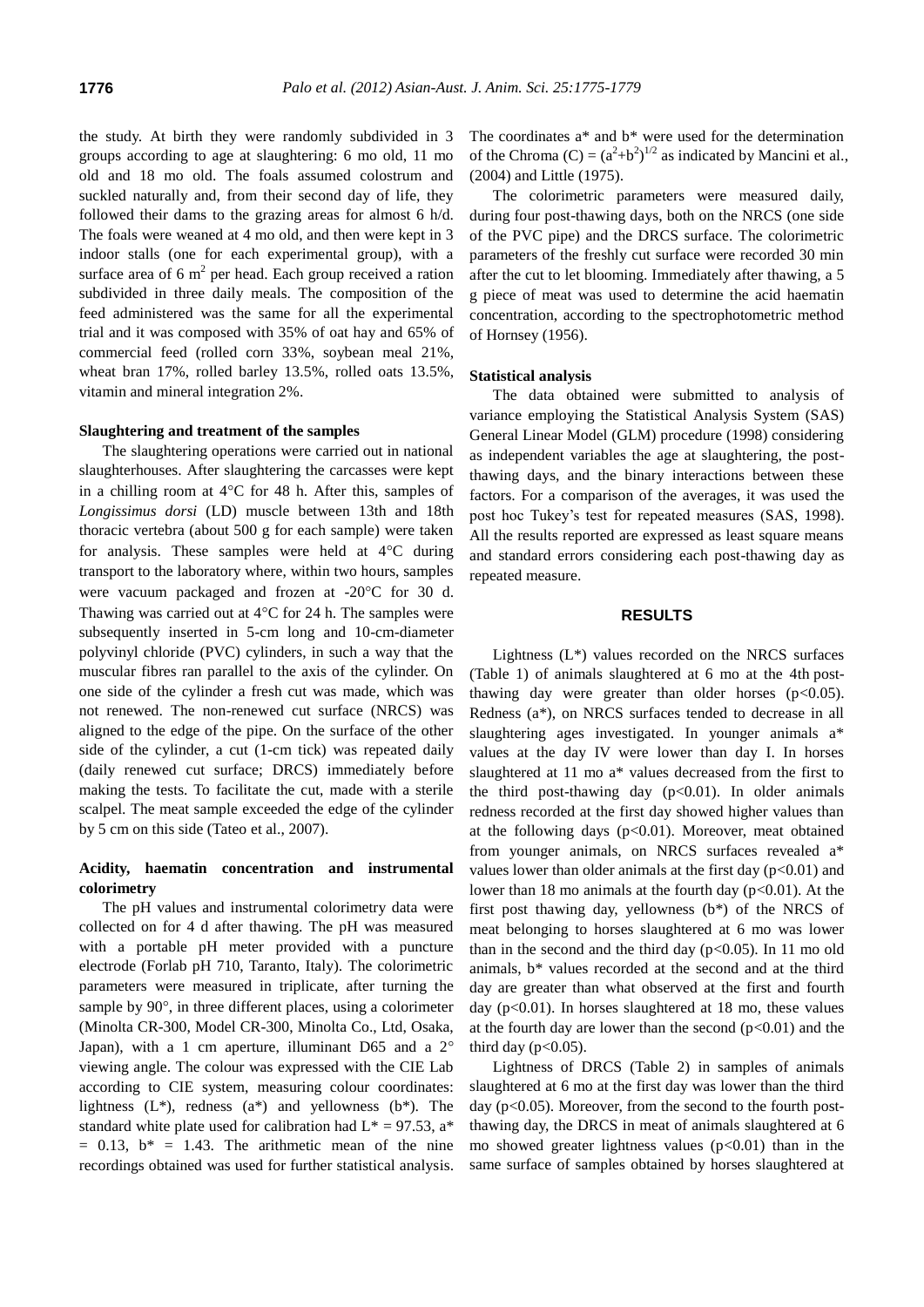**Table 1.** Influence of slaughtering age on colorimetric parameters of not-renewed cutting surface (NRCS), pH and haematin (ppm) during the four post-thawing days (Least square means±standard error)

| Storage<br>day |                                              |                                                             | 6 months 11 months 18 months     | <b>SE</b> |  |  |
|----------------|----------------------------------------------|-------------------------------------------------------------|----------------------------------|-----------|--|--|
|                |                                              |                                                             |                                  |           |  |  |
| T              | 37.14                                        | 35.68                                                       | 35.88                            | 1.51      |  |  |
| $\mathbf{I}$   | 37.74                                        | 35.38                                                       | 33.95                            |           |  |  |
| III            | 36.92                                        | 35.44                                                       | 33.26                            |           |  |  |
| IV             | $37.34^{x}$                                  | 34.44                                                       | $32.40^y$                        |           |  |  |
| I              |                                              | $15.11^{A,X}$ $17.85^{A,Y}$ $17.35^{A,Y}$                   |                                  | 0.67      |  |  |
| $\mathbf{I}$   | 13.29                                        |                                                             | $14.42^B$ $13.98^B$ ;            |           |  |  |
| Ш              | 12.00                                        |                                                             | $11.12^C$ $12.92^B$              |           |  |  |
| IV             | $10.81^{B,X}$                                |                                                             | $12.42^C$ $13.95^{B,Y}$          |           |  |  |
|                |                                              |                                                             |                                  |           |  |  |
| I              |                                              | $2.88^{a,x}$ 0.97 <sup>A,y</sup>                            | 2.00                             | 0.43      |  |  |
| $\mathbf{I}$   |                                              | $4.98^b$ $4.95^B$                                           | 3.88 <sup>A</sup>                |           |  |  |
| III            | $5.00^{b,x}$                                 | $4.19^{B}$                                                  | $2.96^{a,y}$                     |           |  |  |
| IV             | $3.85^{Xx}$                                  | $2.06^{A,y}$                                                | $0.58^{\mathrm{Bb},\mathrm{Y}}$  |           |  |  |
|                | $116.78^{A,X}$ $163.45^{A,Y}$ $161.38^{A,Y}$ |                                                             |                                  |           |  |  |
| <sup>T</sup>   |                                              |                                                             |                                  | 9.02      |  |  |
| $\mathbf{I}$   |                                              | $103.02^{\text{A}}$ $120.89^{\text{B}}$ $109.26^{\text{B}}$ |                                  |           |  |  |
| III            |                                              | 85.99 $75.77^{\circ}$                                       | $93.37^{\rm B}$                  |           |  |  |
| IV             | $69.45^{\rm B}$                              | 89.39 <sup>C</sup> $102.30^B$                               |                                  |           |  |  |
|                |                                              |                                                             |                                  |           |  |  |
| I              | 5.58                                         | 5.60                                                        | 5.67                             | 0.03      |  |  |
| $_{\rm II}$    | 5.52                                         | 5.62                                                        | 5.66                             |           |  |  |
| Ш              | 5.50                                         | 5.61                                                        | 5.62                             |           |  |  |
| IV             | 5.59                                         | 5.62                                                        | 5.61                             |           |  |  |
|                |                                              |                                                             |                                  |           |  |  |
|                |                                              |                                                             | $137.70^a$ $187.48^b$ $196.71^b$ | 19.63     |  |  |

Different letters in the same row show statistical differences (A, B: p<0.01; a, b: p<0.05); different letters in the same line show statistical differences (X, Y: p<0.01; x, y: p<0.05).

18 mo, Redness in all experimental days on 6 mo old animals is lower than other slaughtering ages  $(p<0.01)$ . DRCS of meat obtained by 18 mo old horses, at the third post thawing day showed lower yellowness values than the first post-thawing day  $(p<0.01)$ . At the first post thawing day, meat of animals slaughtered at 6 mo showed greater b\* values on the DRCS than the other slaughtering ages  $(p<0.01)$ . At the third day and on the same surface, meat obtained by horses slaughtered at 18 mo showed lower yellowness values than animals slaughtered at 6 and 11 mo  $(p<0.01)$ . Moreover, at the fourth day, yellowness values recorded on DRCS of meat obtained by horses slaughtered at 18 mo were lower than in samples belonging to horses slaughtered at 11 mo ( $p<0.05$ ). The chroma, on NRCS tend to decrease during post thawing time in all the investigated ages. At the fourth day, in younger animals, chroma revealed lower values than at the first two post thawing days ( $p<0.01$ ). In samples from horses slaughtered at 11 mo

|                |                      | thawing days (Least square means±standard error) |                    |           |  |  |
|----------------|----------------------|--------------------------------------------------|--------------------|-----------|--|--|
| Storage<br>day | 6 months             | 11 months                                        | 18 months          | <b>SE</b> |  |  |
|                |                      |                                                  |                    |           |  |  |
| T              | $37.11^a$            | 35.58                                            | 34.37              | 1.22      |  |  |
| H              | $41.13^{X}$          | 38.96                                            | $35.15^Y$          |           |  |  |
| III            | $42.15^{b;X}$        | 38.18                                            | $35.42^Y$          |           |  |  |
| <b>IV</b>      | 41.08 <sup>X</sup>   | 39.54                                            | 36.10 <sup>Y</sup> |           |  |  |
|                |                      | ------ a* -------                                |                    |           |  |  |
| I              | $15.08^X$            | $17.90^Y$                                        | $18.26^{\rm Y}$    | 0.50      |  |  |
| $\mathbf{I}$   | $14.31^X$            | $16.92^{\rm Y}$                                  | $17.93^Y$          |           |  |  |
| Ш              | $14.35^X$            | $16.93^{\rm Y}$                                  | 17.39 <sup>Y</sup> |           |  |  |
| IV             | $15.64^X$            | $17.08^Y$                                        | $17.74^Y$          |           |  |  |
|                |                      |                                                  |                    |           |  |  |
| I              | $2.83^{\rm X}$       | $0.95^{\text{Y}}$                                | $1.22^{A;Y}$       | 0.43      |  |  |
| H              | 1.15                 | 1.07                                             | 0.07               |           |  |  |
| Ш              | $1.45^X$             | $1.42^X$                                         | $-0.35^{B;Y}$      |           |  |  |
| IV             | 1.20                 | 1.41 <sup>x</sup>                                | $0.08^{y}$         |           |  |  |
|                | ------- Chroma ----- |                                                  |                    |           |  |  |
| T              | $118.87^{\rm X}$     | $164.87^Y$                                       | $172.81^Y$         | 8.12      |  |  |
| H              | $106.32^X$           | $147.18^Y$                                       | $164.15^Y$         |           |  |  |
| Ш              | $107.56^{\rm X}$     | $147.45^Y$                                       | $154.94^Y$         |           |  |  |
| IV             | $125.77^X$           | 151.63 <sup>Y</sup>                              | $160.66^Y$         |           |  |  |
|                |                      |                                                  |                    |           |  |  |

**Table 2.** Influence of slaughtering age on colorimetric parameters of daily renewed cutting surface (DRCS) during the four post-

Different letters in the same row show statistical differences (A, B: p<0.01; a, b: p<0.05); different letters in the same line show statistical differences (X, Y: p<0.01; x, y: p<0.05).

old, chroma decreased from the first to the third postthawing day  $(p<0.01)$ . In older horses, chroma decreased at the second day  $(p<0.01)$  and then remained constant. Only in the first post-thawing day, horses slaughtered at 11 and 18 mo old showed greater chroma values ( $p<0.01$ ). On the contrary, DRCS in meat from animals slaughtered at 11 and 18 mo showed greater chroma values than younger animals during post-thawing time  $(p<0.01)$ .

Samples from animals slaughtered at 6 mo old showed lower haematin concentration than the ones obtained by animal slaughtered at 11 and 18 mo  $(p<0.05)$ .

# **DISCUSSION**

Freezing permits food products to be consumed several mo after production and is one of the most frequently used methods of preserve them (Haugen et al., 2006; Rajendran et al., 2006).

The colour of horse meat is strongly influenced by slaughtering age. Similar results have been obtained by other authors on buffalo (Tateo et al., 2007), bovine (Lengyel et al., 2003) and goat meat (Madruga et al., 1999).

On both the investigated surfaces, and particularly on DRCS, lightness values showed a decreasing trend with the increasing of the slaughtering age. Mancini and Hunt (2005) stated that this parameter, in fresh meat, was significantly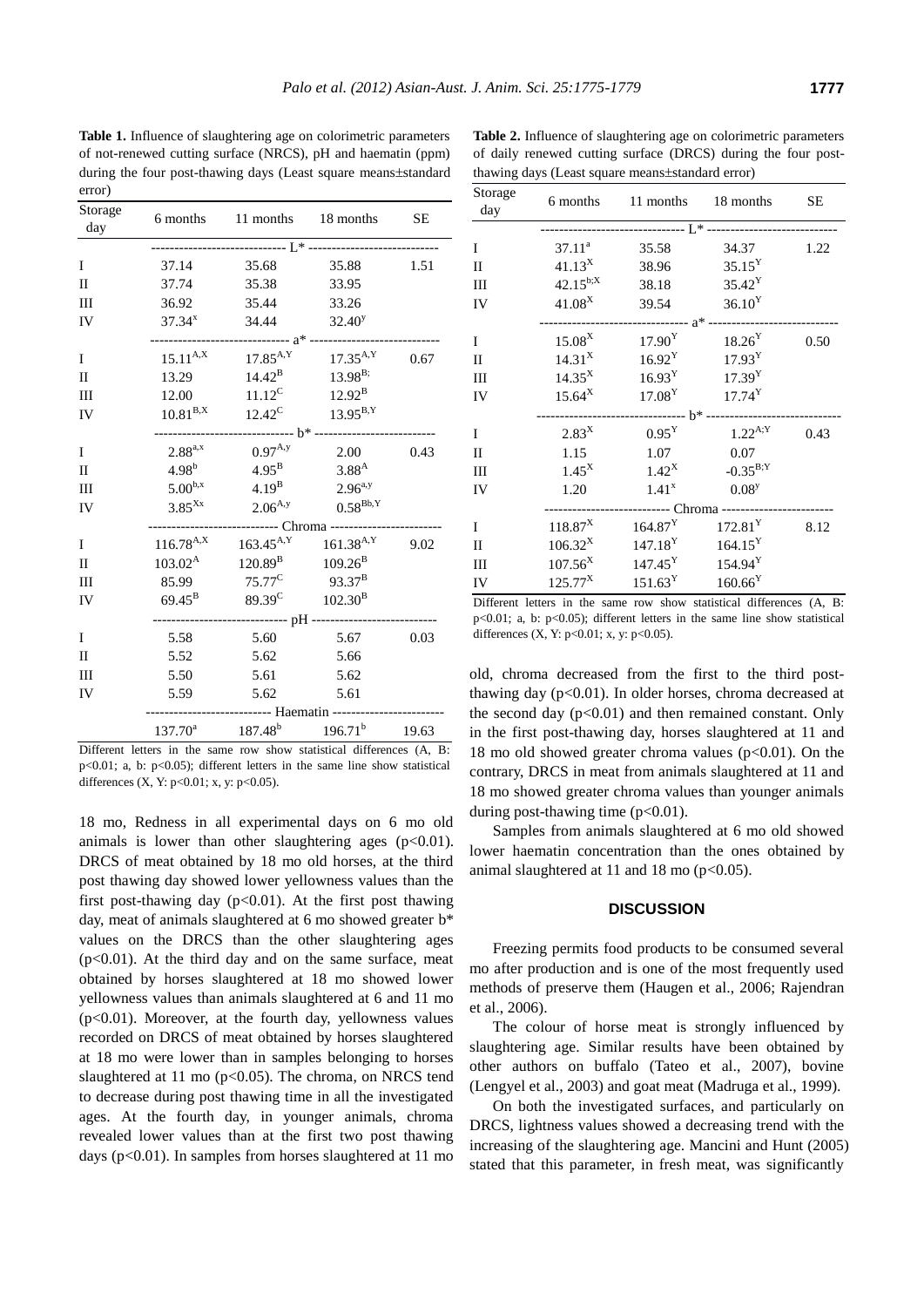influenced by meat chemical composition, and particularly by its water content and intramuscular lipids concentration. Probably, the lightness trend observed could be due to a reduction of meat water content with the increasing slaughtering age (Mancini and Hunt, 2005; Mortensen et al., 2006). Many authors (Schroeder et al., 1980; Vestergaard et al., 2000; Yang et al., 2002), reported in bovine meat an increase of lightness with the increasing of slaughtering age, stating that it is due to a greater intramuscular lipid content (Mancini and Hunt, 2005). However, horses tend to concentrate adipogenesis in the subcutaneous district rather than in the intramuscular one (Rossier and Berger, 1988). Probably, for these reason, meat lightness is influenced more by intramuscular water content than intramuscular lipid content in equine species (Palenik et al., 1980; Robelin et al., 1984). The increasing trend of lightness on DRCS observed in all slaughtering ages, but particularly on 6 mo old horses, could be due to a progressive breaking of muscular fibres during post-thawing time, with the passage of water from the intracellular to extracellular district (Yu et al., 2005; Mortensen et al., 2006). The NRCS didn't show variation of lightness during post-thawing time, probably because, as reported by Ramirez and Cava (2007), conditions of relative humidity remained stable during storage.

During post thawing time, redness and chroma on NRCS showed a falling trend. This is probably due to the biochemical phenomena which occurred with the exposition of myoglobin pigment to the air (Xiong et al., 2007). In fact, the myoglobin oxidation causes darkening processes on meat (Livingston and Brown, 1982; Wallace et al., 1982). The DRCS didn't show variation of redness and chroma during post-thawing time. Probably DRCS were less affected by the partial pressure of oxygen due to the less time of exposition to air, so they were less liable to undergo oxidizing processes (Tang et al., 2006; Tateo et al., 2006). Moreover, meat from younger animals showed lower values of redness and chroma. This coincide with the meat with the lower concentration of haematin that involves this colour aspects (Vestergaard et al., 2000; Gil et al., 2001).

Yellowness, on both DRCS and NRCS, is not affected by slaughtering age. Mancini and Hunt (2005) affirmed that b\* values are closely linked to quantity and quality aspects of intramuscular fat. Few variations linked to slaughtering ages could be an indirect indication of a qualitative modification of the intramuscular lipids (Realini et al., 2004).

Post-thawing time affected yellowness exclusively on NRCS. This is probably because of the development of lipid oxidization processes following the liberation of lipolithic enzymes in the intercellular interstices and with oxidereducing activities within the fibres (Motilva et al., 1993; Tang et al., 2006). Similar results were obtained by Wulf and Wise (1999) in bovine meat and by Tateo et al. (2007) in buffalo meat.

## **CONCLUSION**

Consumer prefers meat that is light and has a low intensity of redness. From a chromatic perspective the thawed meat of IHDH foals slaughtered at 6 mo of age is that which best meets the market requirements. Since the qualitative aspects of the freezer-stored meat are not only to be explained by chromatic parameters, further studies on the post-thawing quality of horse meat are necessary. Besides, will be useful further studies aimed to clarify the mechanisms responsible of the chromatic changes in horse meat described in the present paper (fractions of myoglobin chemical form, lipid oxidative status, methmyoglobin reducing activity, oxygen consumption rate, microbial growth, drip lossess, …), and the effect of different packaging techniques able to improve post-thawing horse meat colour changes.

#### **REFERENCES**

- Brewer, M. S., L. G. Zhu, B. Bidner, D. J. Meisinger and F. K. McKeith. 2001. Measuring pork colour: effects of bloom time, muscle, pH and relationship to instrumental parameters. Meat Sci. 57:169-176.
- Choe, J. H., Y. M. Choi, S. H. Lee, Y. J. Nama, Y. C. Jung, H. C. Park, Y. Y. Kim and B. C. Kim. 2009. The relation of blood glucose level to muscle fiber characteristics and pork quality traits. Meat Sci. 83:62-67.
- CIE (Commission International d'Eclairage). 1986. Colourimetry, 2nd edition. Publication CIE, Vienna.
- Gil, M., X. Serra, M. Gispert, A. M. Oliver, C. Snudo, B. Panea, J. L. Olleta, M. Campo, M. Olivan, K. Osoro, M. D. Garcia-Cachan, R. Cruz-Sagredo, M. Izquierdo, M. Espero and J. Piedrafita. 2001. The effect of breed-production systems on the myosin heavy chain 1, the biochemical characteristics and the colour variables of *Longissimus thoracics* from seven Spanish beef cattle breeds. Meat Sci. 58:181-188.
- Haugen, J. E., F. Lundby, J. P. Wold and A. Veberg. 2006. Detection of rancidity in freeze stored turkey meat using a commercial gas-sensor array system. Sensor Actuat. B-Chem. 116:78-84.
- Hornsey, H. C. 1956. The colour of cooked cured pork. I. Estimation of the nitric oxide haem pigments. J. Sci. Food Agric*.* 7:534-542.
- Jacob, R. H. and K. L. Thomson. 2012. The importance of chill rate when characterizing colour change of lamb meat during retail display. Meat Sci. 90:478-484.
- Kannan, G., B. Kouakou and S. Gelaye. 2001. Colour changes reflecting myoglobin and lipid oxidation in chevron cuts during refrigerated display. Small Rumin. Res. 42:67-74.
- Lengyel, Z., F. Husvéth, P. Polgár, F. Szabó and L. Magyar. 2003. Fatty acid composition of intramuscular lipids in various muscles of Holstein-Friesian bulls slaughtered at different ages. Meat Sci. 65:593-598.